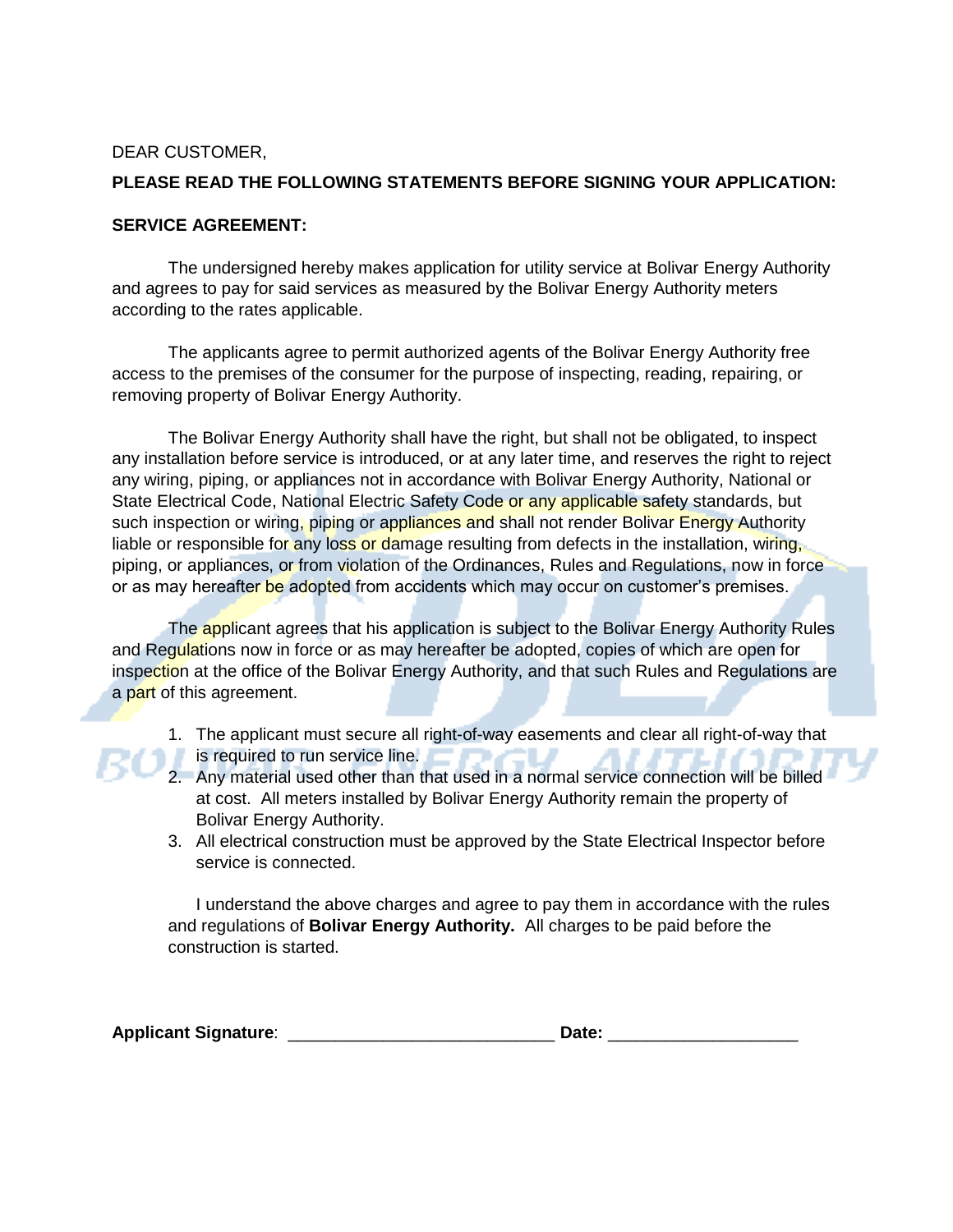

*815 Tennessee St.; Bolivar TN 38008*

| <b>Please print or type all information</b>                                                           |                                                                                                 |
|-------------------------------------------------------------------------------------------------------|-------------------------------------------------------------------------------------------------|
|                                                                                                       |                                                                                                 |
|                                                                                                       |                                                                                                 |
| <b>Service Address</b>                                                                                |                                                                                                 |
| 911 Address                                                                                           | City / State/Zip Code                                                                           |
| 911 Address                                                                                           | City /State/Zip Code                                                                            |
| Applicant SSN/FEIN #                                                                                  |                                                                                                 |
| Date of Birth                                                                                         | <b>Driver's License No. No. No. No. No. 2014</b>                                                |
| <b>Home Phone</b>                                                                                     | <b>Cell Phone</b><br>the control of the control of the control of the control of the control of |
| Do you own this property? Yes No If not, name of property<br>owner<br>in a string of the state of the |                                                                                                 |
|                                                                                                       |                                                                                                 |
| Have you received electric service from BEA before?                                                   | Yes<br><b>No</b>                                                                                |

An application of Electric utility will need to be filled out and your signature witnessed in the presence of a **Notary Public** and sealed. Please fill in all applicable parts of the application. Along with the application, we will need a copy of your driver's license, social security card or Company EIN, a check or money order for payment. Also, proof of ownership (deed, settlement paper, etc.) must be sent in with the application. Service will not be established until all the above is received. The deposit for **Residenti**al service is **\$300.00 Deposit plus \$20 Transfer/connection fee. Temporary** service is **\$120 deposit plus \$20.00** T**ransfer/connection fee. Other deposit rates do apply, please call in for further information.**

If you are going on **Pre-Pay** service, please fill out the Pre-pay agreement form as well. Which is included on this website. The **transfer/connection fee is \$20 and a minimum of \$30 activation/usage fee** *(More than \$30 can be sent in for utility usage)*. For more information on our **PREPAY** service and information on the Mail-in application, please contact: **Carolyn Boyle or Heather Day --- Meter Order Clerks. "Applications should be sent to the attention of Carolyn Boyle or Heather Day.** 

**Applicant Signature**: \_\_\_\_\_\_\_\_\_\_\_\_\_\_\_\_\_\_\_\_\_\_\_\_\_\_\_\_\_\_\_\_\_\_\_\_\_\_\_\_**Date:** \_\_\_\_\_\_\_\_\_\_\_\_\_\_\_\_\_\_\_\_\_\_\_\_\_\_